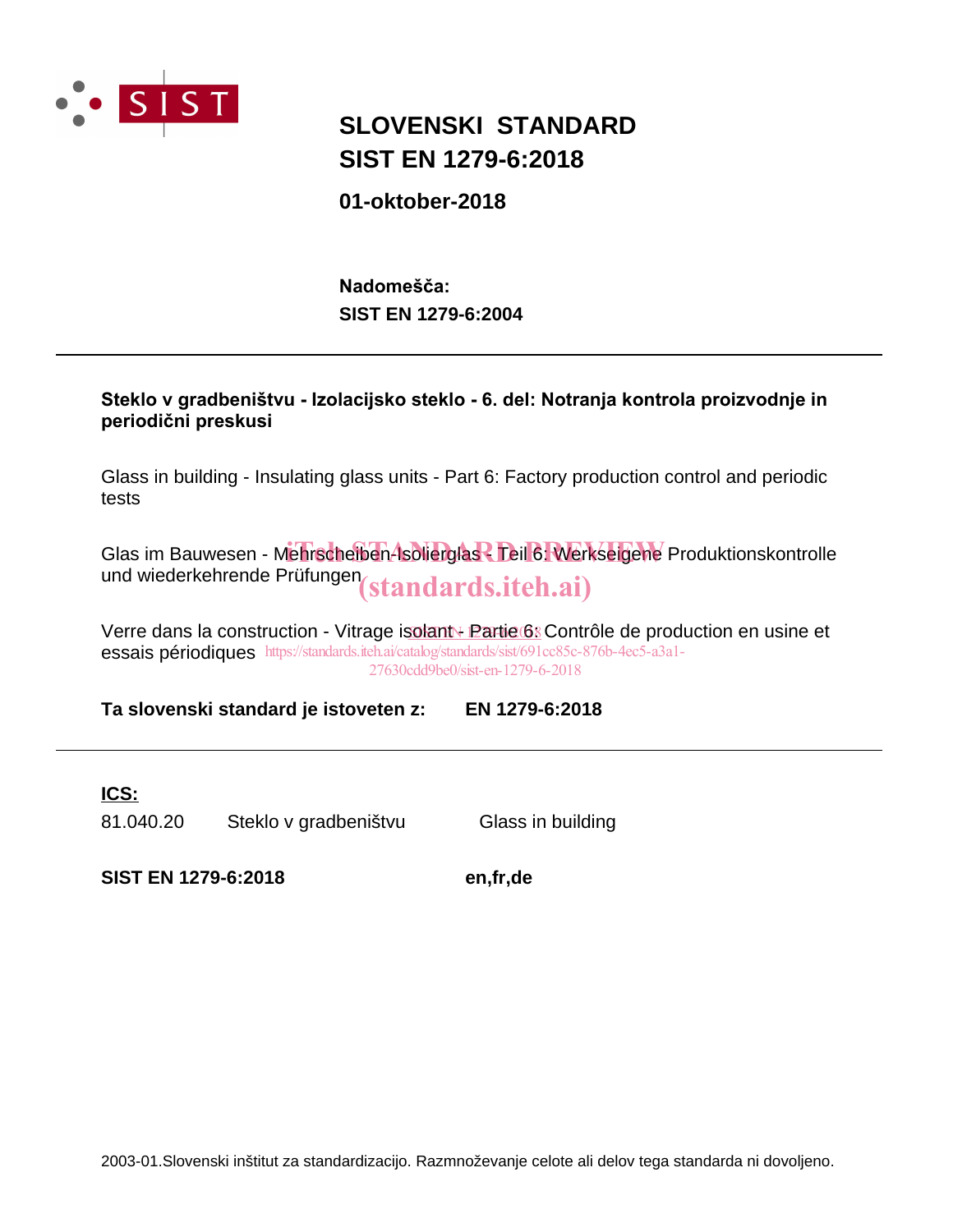

## iTeh STANDARD PREVIEW (standards.iteh.ai)

SIST EN 1279-6:2018 https://standards.iteh.ai/catalog/standards/sist/691cc85c-876b-4ec5-a3a1- 27630cdd9be0/sist-en-1279-6-2018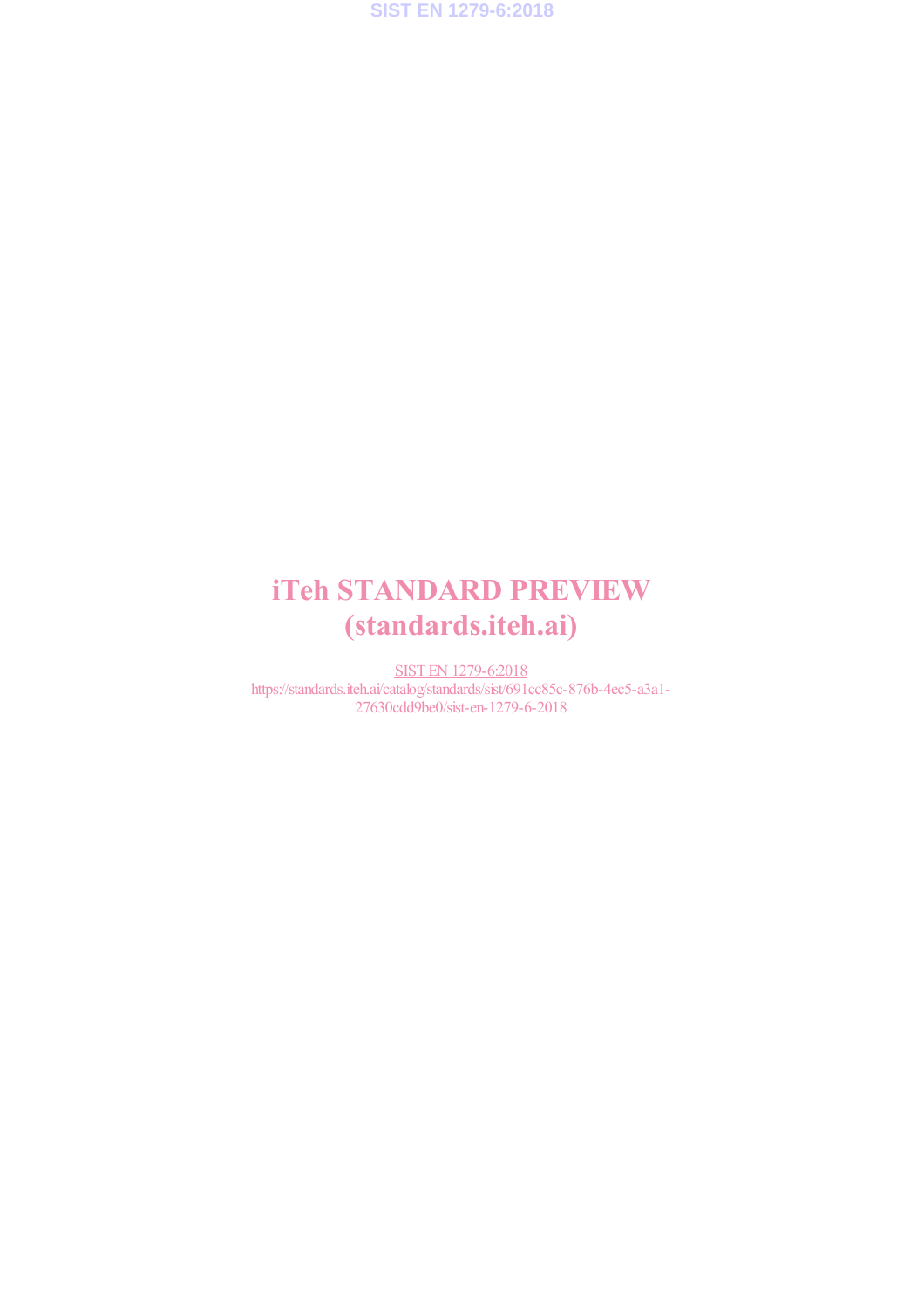#### **SIST EN 1279-6:2018**

# EUROPEAN STANDARD NORME EUROPÉENNE EUROPÄISCHE NORM

## **EN 1279-6**

July 2018

ICS 81.040.20 Supersedes EN 1279-6:2002

English Version

## Glass in building - Insulating glass units - Part 6: Factory production control and periodic tests

Verre dans la construction - Vitrage isolant - Partie 6: Contrôle de production en usine et essais périodiques  Glas im Bauwesen - Mehrscheiben-Isolierglas - Teil 6: Werkseigene Produktionskontrolle und wiederkehrende Prüfungen

This European Standard was approved by CEN on 8 March 2018.

CEN members are bound to comply with the CEN/CENELEC Internal Regulations which stipulate the conditions for giving this European Standard the status of a national standard without any alteration. Up-to-date lists and bibliographical references concerning such national standards may be obtained on application to the CEN-CENELEC Management Centre or to any CEN member.

This European Standard exists in three official versions (English, French, German). A version in any other language made by This European Standard exists in three official versions (English, French, German). A version in any other language made by<br>translation under the responsibility of a CEN member into its own language and notified to the CEN Centre has the same status as the official versions.<br>
Standards.iteh.ai)

CEN members are the national standards bodies of Austria, Belgium, Bulgaria, Croatia, Cyprus, Czech Republic, Denmark, Estonia, Finland, Former Yugoslav Republic of Macedonia, France, Germany, Greece, Hungary, Iceland, Ireland, Italy, Latvia, Lithuania, rinianu, roriner Tugosiav Republic of Maceuonia, France, Gerulany, Greece, Hungary, Icelanu, Irelanu, Italy, Latvia, Lithuania,<br>Luxembourg, Malta, Netherlands, Norway, Poland, Portugal, Romania, Serbia, <u>Sl</u>ovakia, Sloveni Turkey and United Kingdom.<sup>7</sup>St https://standards.iteh.ai/catalog/standards/sist/691cc85c-876b-4ec5-a3a1-

27630cdd9be0/sist-en-1279-6-2018



EUROPEAN COMMITTEE FOR STANDARDIZATION COMITÉ EUROPÉEN DE NORMALISATION EUROPÄISCHES KOMITEE FÜR NORMUNG

**CEN-CENELEC Management Centre: Rue de la Science 23, B-1040 Brussels**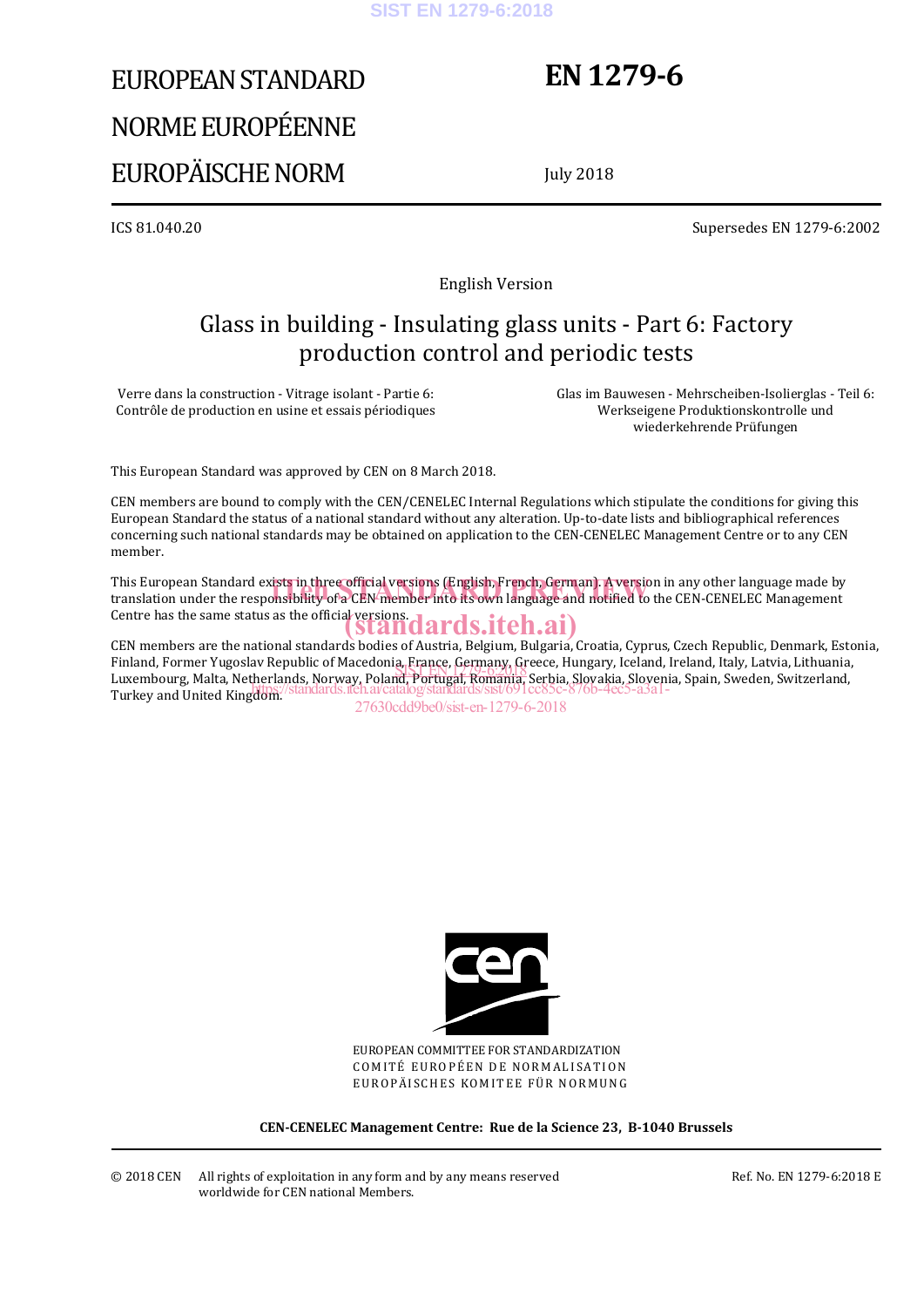#### **SIST EN 1279-6:2018**

## EN 1279-6:2018 (E)

## **Contents**

| 1                                       |  |
|-----------------------------------------|--|
| $\mathbf{2}$                            |  |
| 3<br>3.1<br>3.2                         |  |
| $\boldsymbol{4}$<br>4.1<br>4.2<br>4.2.1 |  |
| 4.2.2<br>4.2.3                          |  |
| 4.3<br>4.3.1                            |  |
| 4.3.2<br>4.3.3<br>4.4                   |  |
| 4.4.1<br>4.4.2<br>4.4.3                 |  |
| 4.4.4                                   |  |
|                                         |  |
| A.1                                     |  |
| A.2                                     |  |
| A.3                                     |  |
|                                         |  |
| B.1                                     |  |
| B.2                                     |  |
| B.2.1                                   |  |
| B.2.2                                   |  |
| B.3                                     |  |
| <b>B.3.1</b>                            |  |
| <b>B.3.2</b>                            |  |
| <b>B.3.3</b>                            |  |
| B.4                                     |  |
| <b>B.4.1</b>                            |  |
| <b>B.4.2</b>                            |  |
| <b>B.4.3</b>                            |  |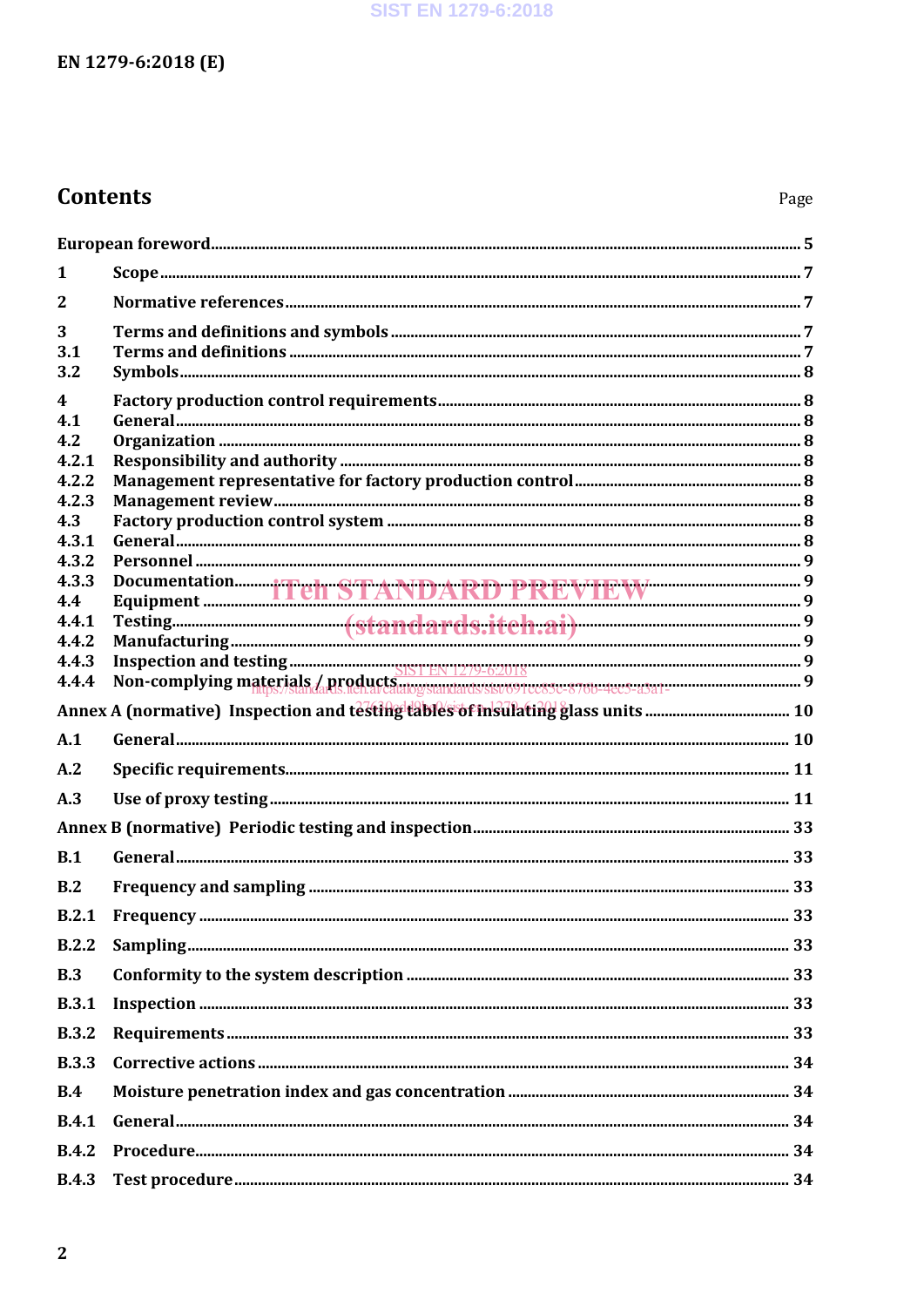| B.5             |                                                                                                        |  |
|-----------------|--------------------------------------------------------------------------------------------------------|--|
| <b>B.6</b>      |                                                                                                        |  |
|                 |                                                                                                        |  |
| C.1             |                                                                                                        |  |
| C.2             |                                                                                                        |  |
| C.3             |                                                                                                        |  |
| C.4             |                                                                                                        |  |
| C.5             |                                                                                                        |  |
|                 |                                                                                                        |  |
| D.1             |                                                                                                        |  |
| D.2             |                                                                                                        |  |
| D.2.1           |                                                                                                        |  |
| D.2.2           | Test specimens Teli STANDARD PREVIEW                                                                   |  |
|                 | D.2.2.1 Glass-glass specimen (Standards.itch.ai)<br>D.2.2.2 Spacer-spacer specimen (Standards.itch.ai) |  |
|                 |                                                                                                        |  |
| D.2.3           |                                                                                                        |  |
| D.2.4           |                                                                                                        |  |
| D.3             |                                                                                                        |  |
| D.3.1           |                                                                                                        |  |
| D.3.2           |                                                                                                        |  |
|                 |                                                                                                        |  |
| E.1             |                                                                                                        |  |
| E.2             |                                                                                                        |  |
| E.3             |                                                                                                        |  |
| E.4             |                                                                                                        |  |
| E.5             |                                                                                                        |  |
|                 | Annex F (informative) Two component sealants: check on the thoroughness of mixing 43                   |  |
| F.1             |                                                                                                        |  |
| F <sub>12</sub> |                                                                                                        |  |
| F.3             |                                                                                                        |  |
| F.4             |                                                                                                        |  |
|                 | Annex G (informative) Tightness check of hollow spacer closed by welding on the back 44                |  |
| G.1             |                                                                                                        |  |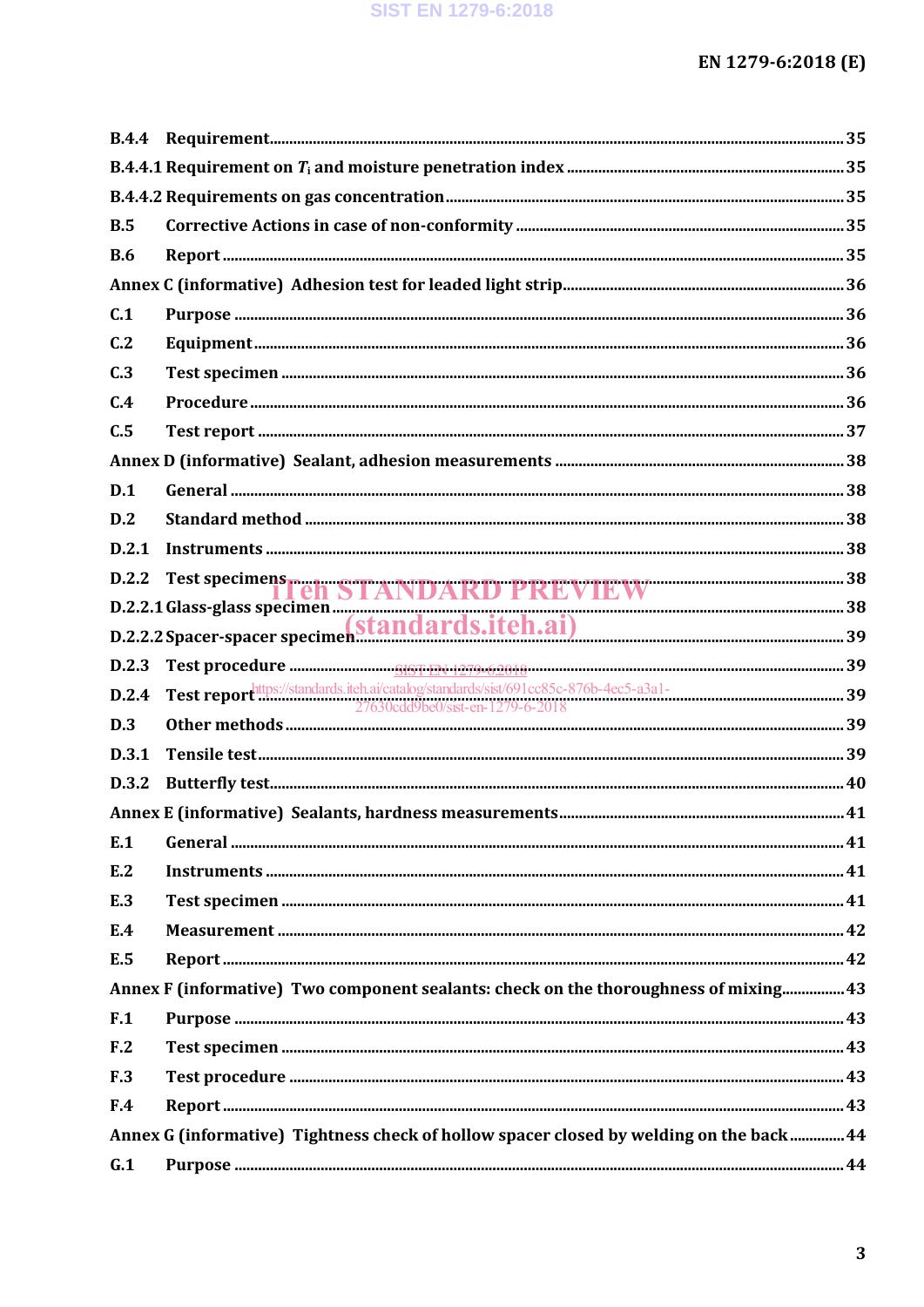#### **SIST EN 1279-6:2018**

## EN 1279-6:2018 (E)

| G.2              |                                                                                            |  |
|------------------|--------------------------------------------------------------------------------------------|--|
| G.3              |                                                                                            |  |
| G.4              |                                                                                            |  |
| G.5              |                                                                                            |  |
|                  |                                                                                            |  |
| H.1              |                                                                                            |  |
| H <sub>1</sub> 2 |                                                                                            |  |
| H.2.1            |                                                                                            |  |
| H.2.2            |                                                                                            |  |
| H.2.3            |                                                                                            |  |
| H.3              | Determination of the water adsorption capacity of polymeric matrix incorporating           |  |
|                  |                                                                                            |  |
| I.1              |                                                                                            |  |
| I.2              |                                                                                            |  |
| I.3              |                                                                                            |  |
|                  |                                                                                            |  |
| I.4              |                                                                                            |  |
|                  | Annex J (informative) Adhesion tests for msulating glass units with prefabricated flexible |  |
| J.1              |                                                                                            |  |
| I.1.1            |                                                                                            |  |
| J.1.2            |                                                                                            |  |
| I.1.3            |                                                                                            |  |
| I.1.4            |                                                                                            |  |
| J.2              |                                                                                            |  |
| J.2.1            |                                                                                            |  |
| J.2.2            |                                                                                            |  |
| L2.3             |                                                                                            |  |
|                  | Annex K (informative) Reference method for dew point temperature measurement 54            |  |
| K.1              |                                                                                            |  |
| K <sub>2</sub>   |                                                                                            |  |
| K <sub>3</sub>   |                                                                                            |  |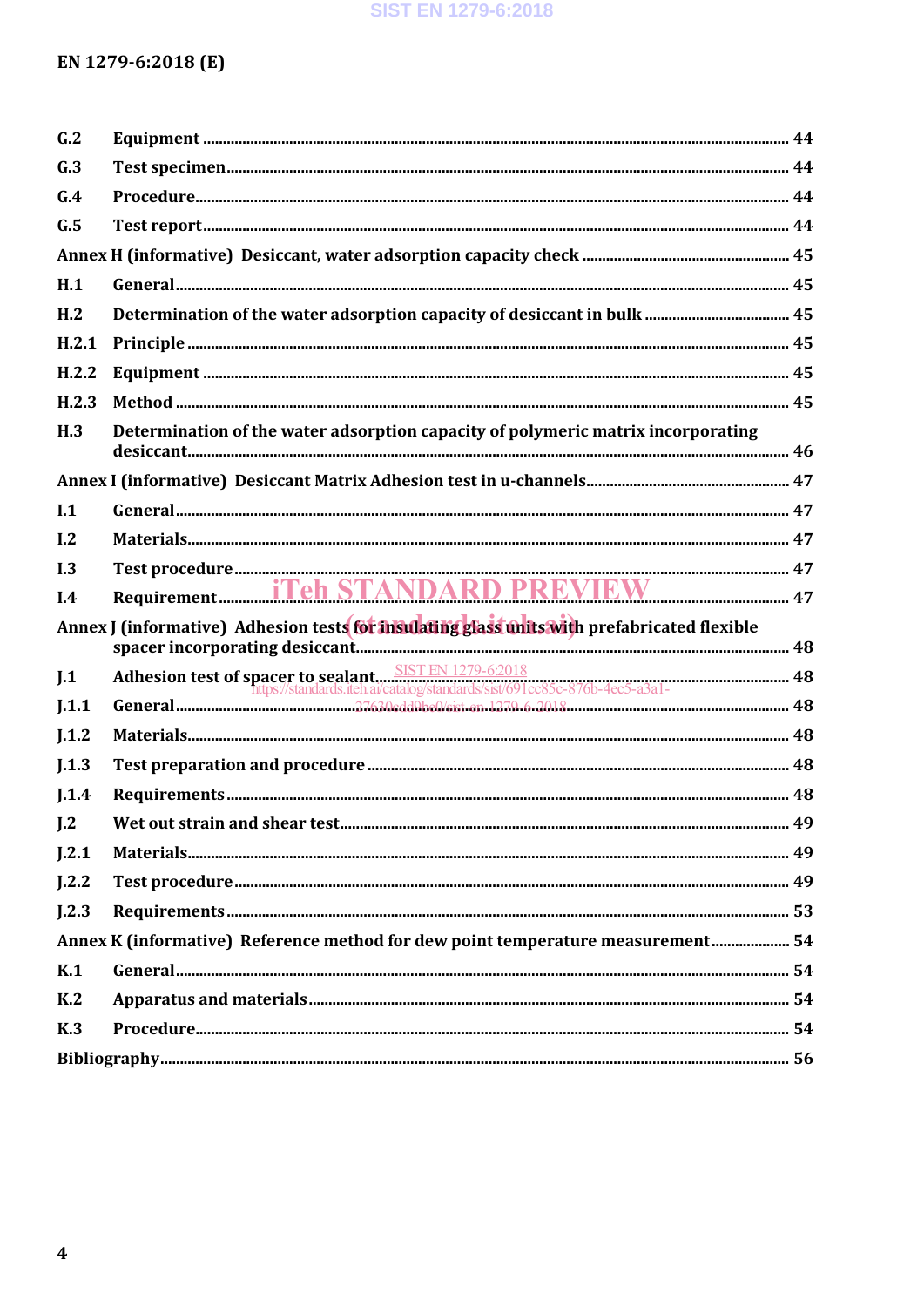### **European foreword**

This document (EN 1279-6:2018) has been prepared by Technical Committee CEN/TC 129 "Glass in building", the secretariat of which is held by NBN.

This European Standard shall be given the status of a national standard, either by publication of an identical text or by endorsement, at the latest by January 2019 and conflicting national standards shall be withdrawn at the latest by January 2019.

Attention is drawn to the possibility that some of the elements of this document may be the subject of patent rights. CEN shall not be held responsible for identifying any or all such patent rights.

This document supersedes EN 1279-6:2002.

The main changes compared to the previous edition EN 1279-6:2002 are:

- a) The standard has been fully technically and editorially revised;
- b) The scope has been changed;
- c) Terms and definitions and symbols have been moved to EN 1279-1:2018;
- d) The annexes have been renumbered; **DARD PREVIEW**
- e) Annex A of former standard partly moved to EN 1279-1:2018;
- f) Annex B: tables were restructured and new systems added; https://standards.iteh.ai/catalog/standards/sist/691cc85c-876b-4ec5-a3a1-
- g) Annexes I and J: added to describe tests for new systems; 27630cdd9be0/sist-en-1279-6-2018
- h) Annex K: dew point measurement added from EN 1279-2:2018;
- i) Annexes C and G of former standard moved to new EN 1279-4:2018, Annex J and I.

This document has been prepared under a mandate given to CEN by the European Commission and the European Free Trade Association.

This European Standard "Glass in Building - Insulating glass units" consists of the following Parts:

- *— Part 1: Generalities, system description, rules for substitution, tolerances and visual quality;*
- *— Part 2: Long term test method and requirements on water vapour penetration;*
- *— Part 3: Long term test method and requirements for gas leakage rate and for gas concentration tolerances;*
- *— Part 4: Methods of test for the physical attributes of edge sealant components and inserts;*
- *— Part 5: Product standard;*
- *— Part 6: Factory production control and periodic tests.*

These parts are inextricably bound up with each other.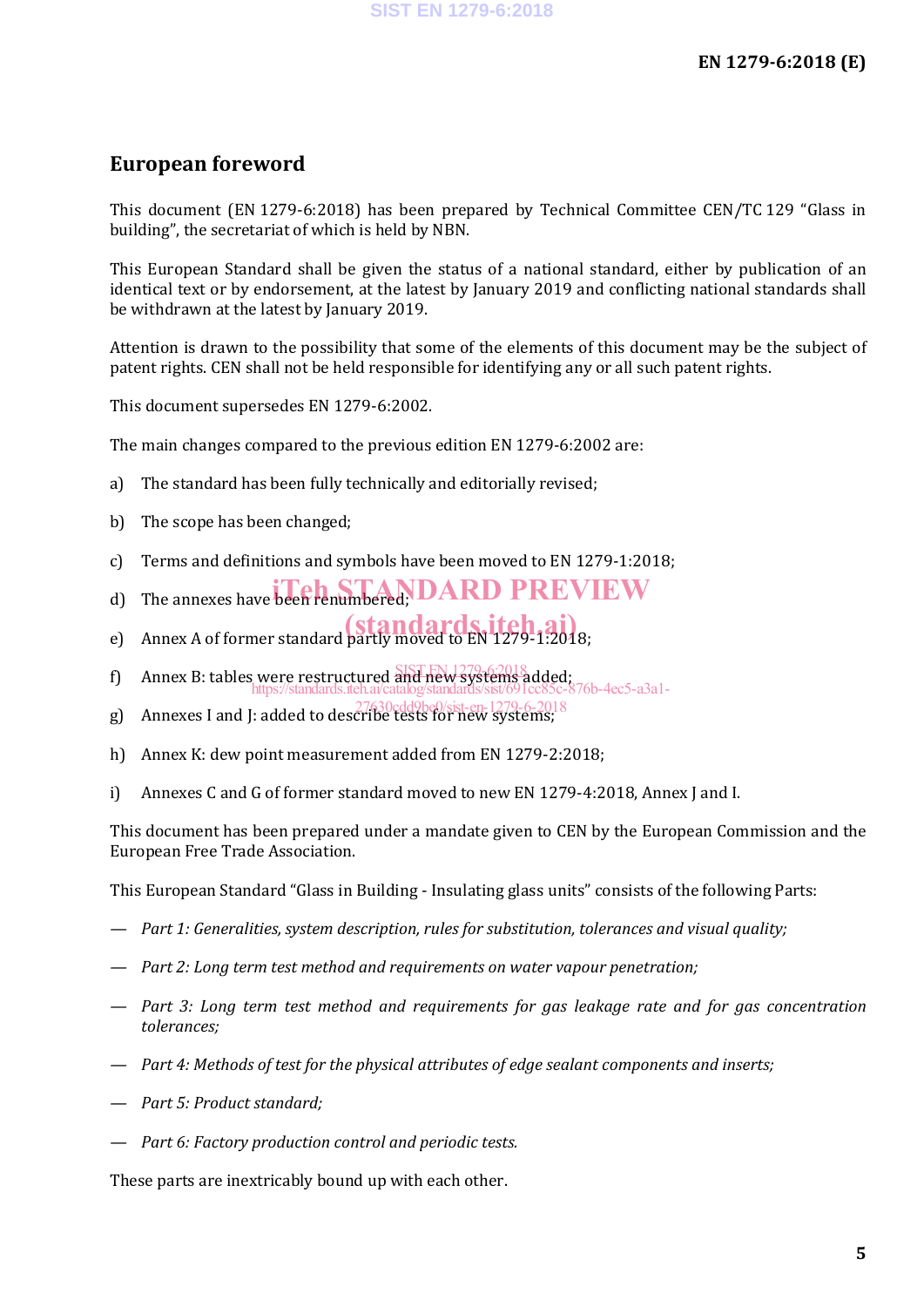According to the CEN-CENELEC Internal Regulations, the national standards organizations of the following countries are bound to implement this European Standard: Austria, Belgium, Bulgaria, Croatia, Cyprus, Czech Republic, Denmark, Estonia, Finland, Former Yugoslav Republic of Macedonia, France, Germany, Greece, Hungary, Iceland, Ireland, Italy, Latvia, Lithuania, Luxembourg, Malta, Netherlands, Norway, Poland, Portugal, Romania, Serbia, Slovakia, Slovenia, Spain, Sweden, Switzerland, Turkey and the United Kingdom.

## iTeh STANDARD PREVIEW (standards.iteh.ai)

SIST EN 1279-6:2018 https://standards.iteh.ai/catalog/standards/sist/691cc85c-876b-4ec5-a3a1- 27630cdd9be0/sist-en-1279-6-2018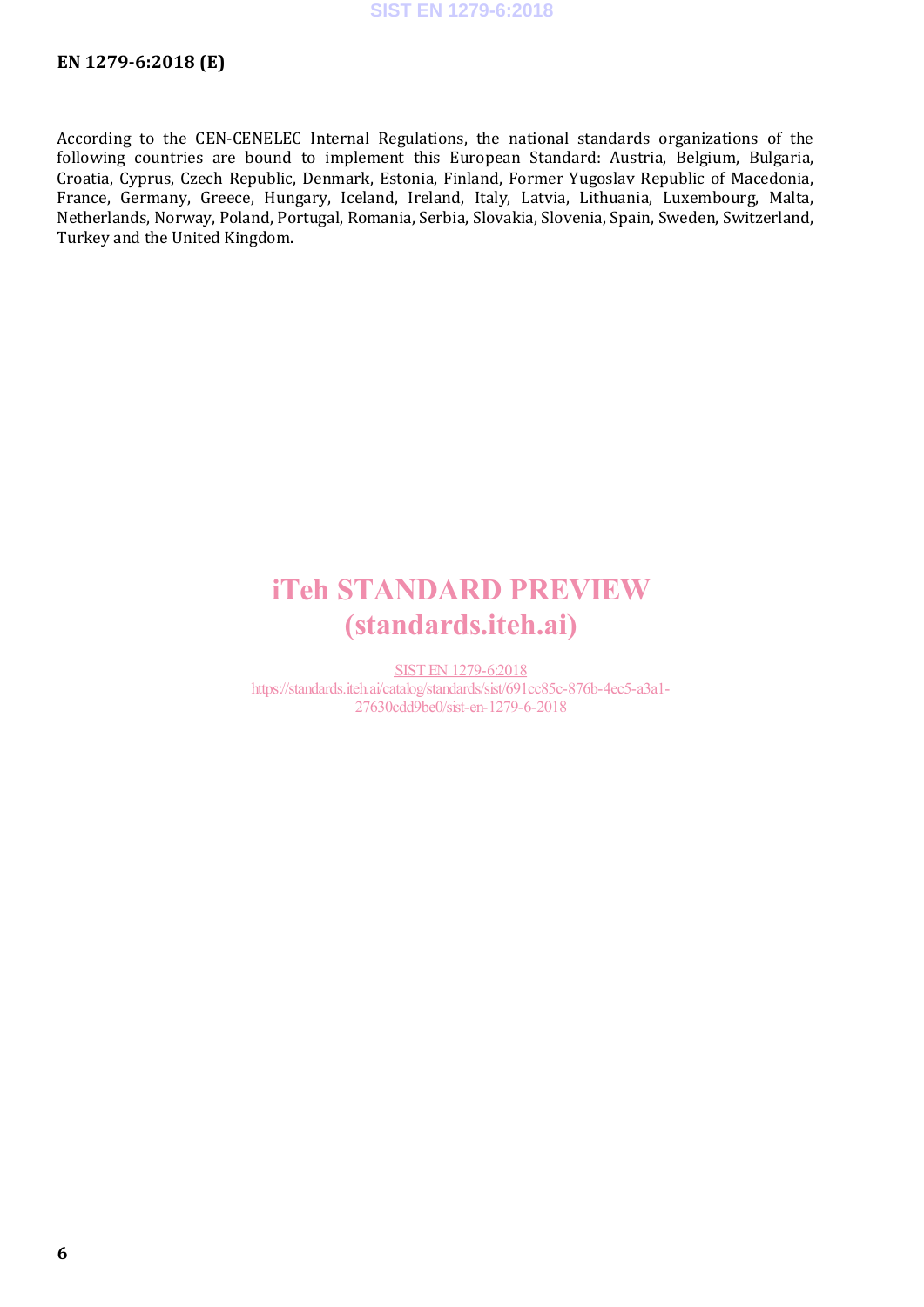### **1 Scope**

This document describes the routine factory production control, the periodic testing and inspection and test methods to verify that an insulating glass unit (IGU) conforms to the system description.

#### **2 Normative references**

The following documents are referred to in the text in such a way that some or all of their content constitutes requirements of this document. For dated references, only the edition cited applies. For undated references, the latest edition of the referenced document (including any amendments) applies.

EN 1279-1:2018, *Glass in building — Insulating glass units — Part 1: Generalities, system description, rules for substitution, tolerances and visual quality*

EN 1279-2:2018, *Glass in building — Insulating glass units — Part 2: Long term test method and requirements for moisture penetration*

EN 1279-3:2018, *Glass in building — Insulating glass units — Part 3: Long term test method and requirements for gas leakage rate and for gas concentration tolerances*

EN 1279-4:2018, *Glass in building — Insulating glass units — Part 4: Methods of test for the physical attributes of edge seal components and inserts*

EN 10204, *Metallic products — Types of inspection documents* EVIEW

EN 13022-1, *Glass in building* — *Structural sealant glazing* — *Part 1: Glass products for structural sealant glazing systems for supported and unsupported monolithic and multiple glazing*

EN 15434, *Glass in building — Product standard for structural and/or ultraviolet resistant sealant (for*  SIST EN 1279-6:2018 use with structural sealant glazing and/or insulating glass units with exposed seals) https://standards.iteh.ai/catalog/standards/sist/691cc85c-876b-4ec5-a3a1-

ISO/IEC 17050-1:2004, *Conformity assessment — Supplier's declaration of conformity — Part 1: General requirements*

ISO/IEC 17050-2:2004, *Conformity assessment — Supplier's declaration of conformity — Part 2: Supporting documentation*

#### **3 Terms and definitions and symbols**

#### **3.1 Terms and definitions**

For the purposes of this document, the terms and definitions given in EN 1279-1:2018 apply.

ISO and IEC maintain terminological databases for use in standardization at the following addresses:

- IEC Electropedia: available at http://www.electropedia.org/
- ISO Online browsing platform: available at http://www.iso.org/obp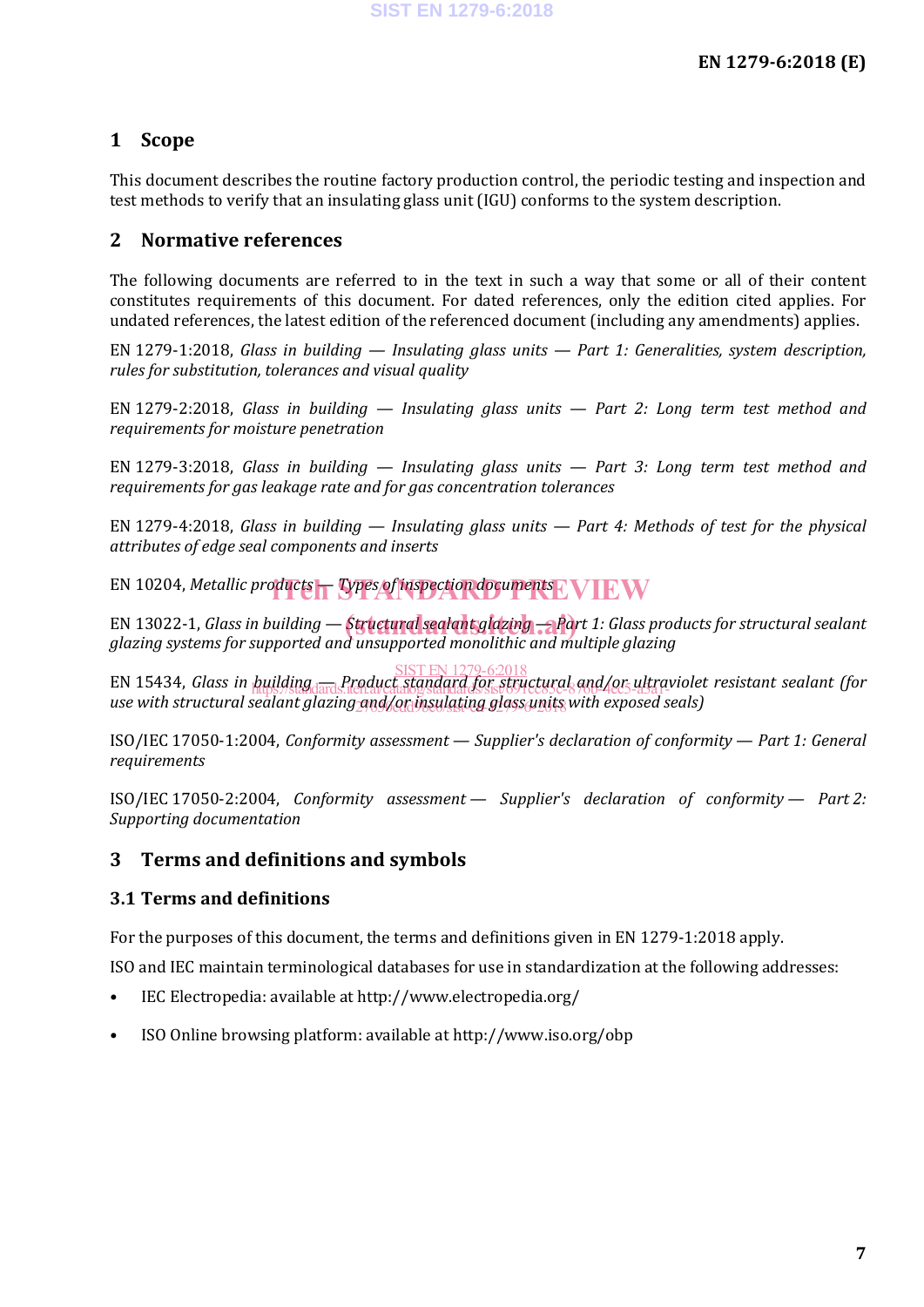#### **EN 1279-6:2018 (E)**

#### **3.2 Symbols**

| <b>Symbol</b>    | Characteristic                                                                                                              | Unit |
|------------------|-----------------------------------------------------------------------------------------------------------------------------|------|
| $c_i$            | concentration of gas i determined in accordance with EN 1279-3:2018,<br>6.34 determined before the audit test (see Annex B) | $\%$ |
| $c_{s}$          | concentration of gas i determined in accordance with EN 1279-3:2018,<br>6.34 determined after the audit test (see Annex B)  | $\%$ |
|                  | moisture penetration index                                                                                                  |      |
| $I_{\text{req}}$ | moisture penetration index requirement                                                                                      |      |
| $T_{\rm i}$      | initial moisture content                                                                                                    |      |
| $T_{\rm f}$      | final moisture content                                                                                                      |      |

#### **4 Factory production control requirements**

#### **4.1 General**

The factory production control system shall consist of procedures, regular inspections and tests and/or assessments and the use of the results to control incoming materials or components (raw and other), equipment, the production process and the product.

NOTE A factory production control system conforming to EN ISO 9001 [1] and made specific to the requirements of this annex is deemed to satisfy the requirements of this annex. (standards.iteh.ai)

#### **4.2 Organization**

#### SIST EN 1279-6:2018

**4.2.1 Responsibility and authority** rds.iteh.ai/catalog/standards/sist/691cc85c-876b-4ec5-a3a1-

27630cdd9be0/sist-en-1279-6-2018

The responsibility, authority and the interrelation of all personnel who manage, perform and verify work affecting quality shall be defined, particularly for personnel who need the organizational freedom and authority to:

- a) initiate action to prevent the occurrence of product non-conformity;
- b) identify and record any product quality problems.

#### **4.2.2 Management representative for factory production control**

The manufacturer shall appoint a management representative who, irrespective of other responsibilities, shall have defined authority and responsibility for ensuring that the requirements of this document are implemented and maintained.

#### **4.2.3 Management review**

The production control system shall be reviewed by the manufacturer's management at appropriate intervals in accordance with the manufacturer's control system to ensure its continuing suitability and effectiveness. Records of such reviews shall be maintained for a minimum period of 10 years.

#### **4.3 Factory production control system**

#### **4.3.1 General**

The manufacturer shall establish and maintain a documented system as a means of ensuring that the product conforms to EN 1279. The following requirements shall be fulfilled.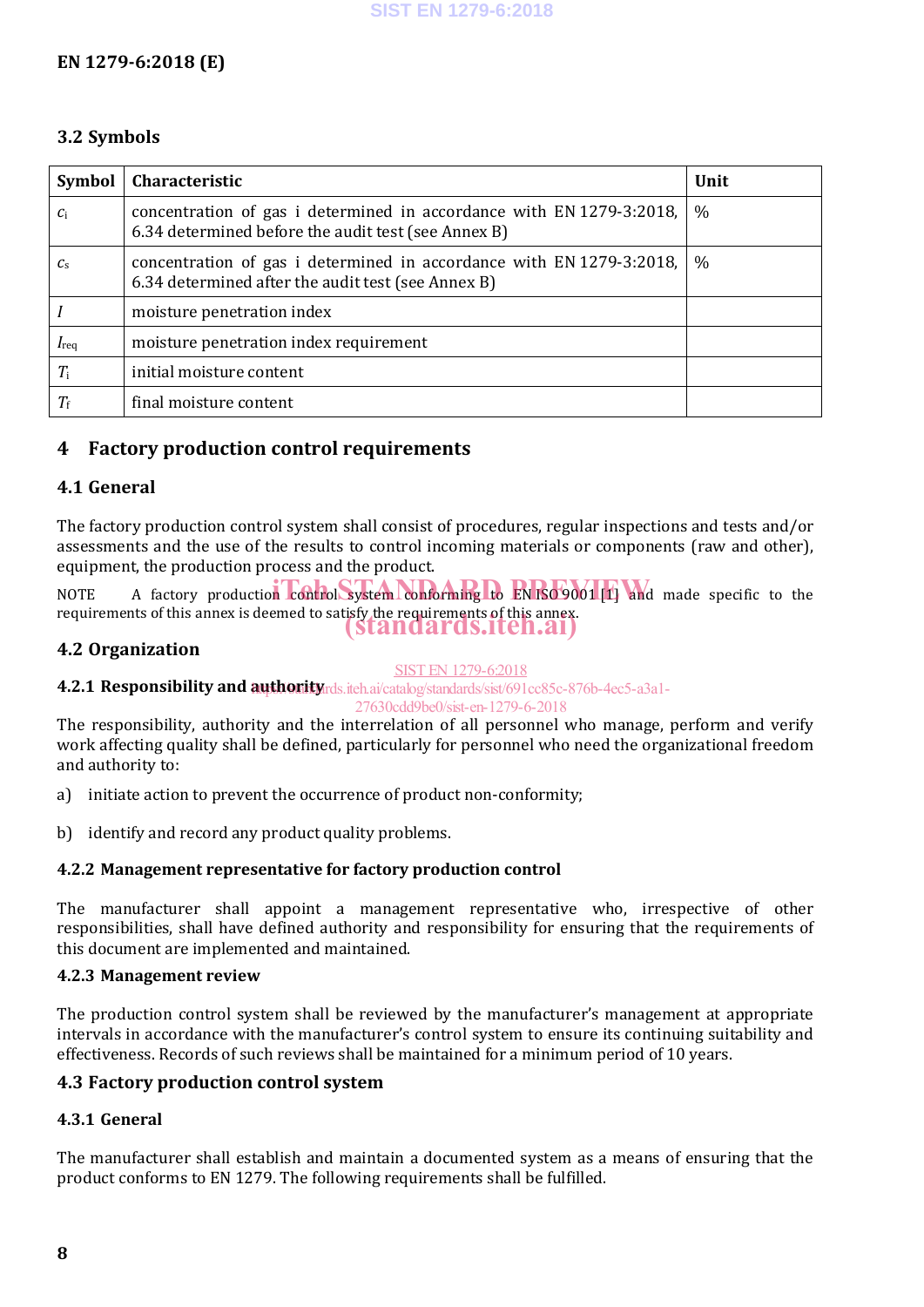#### **4.3.2 Personnel**

The manufacturer shall use appropriately trained personnel for the operation and inspections of all production and inspection equipment.

#### **4.3.3 Documentation**

The manufacturer's documentation and procedures shall be relevant to the production and process control of the IGU, and shall be adequately described in the manual which shall include:

- a) The organizational structure, responsibilities and authorities of the management with regard to product conformity.
- b) The procedures for specifying and verifying the incoming materials.
- c) The manufacturing, production control and other techniques, processes and systematic actions that will be used.
- d) The inspections that will be carried out before production, the inspections and tests during and after production, and the frequency at which they will be carried out.
- e) Required records of the inspections, test and assessments.
- f) Non-conformity situations requiring corrective action and the action taken.

#### **4.4 Equipment**

#### **4.4.1 Testing**

All weighing, measuring and testing equipment shall be calibrated and regularly inspected according to  $R_1$ ndocumented procedures, frequencies and criteria.<br>documented procedures, frequencies and criteria...  $2n-1279-6-2018$ 

iTeh STANDARD PREVIEW

(standards.iteh.ai)

NOTE The precision of calibration required is implied by the accuracy of the test method and tolerances specified.

#### **4.4.2 Manufacturing**

All equipment used in the manufacturing process shall be regularly inspected and maintained to ensure that use, wear or failure does not cause inconsistency in the manufacturing process. Inspections and maintenance shall be carried out and recorded in accordance with the manufacturer's written procedures and the records retained for the period defined in the manufacturer's FPC procedures.

#### **4.4.3 Inspection and testing**

Subclause A.2 designates the inspections and tests by means of tables. The requirements and records shall be normative.

Frequencies shall be regarded as recommended minimum frequency.

#### **4.4.4 Non-complying materials / products**

The manufacturer shall have written procedures which specify how non-complying materials / products shall be dealt with.

Action shall be taken so that:

- non-conforming raw materials cannot be used;
- non-conforming products cannot be delivered.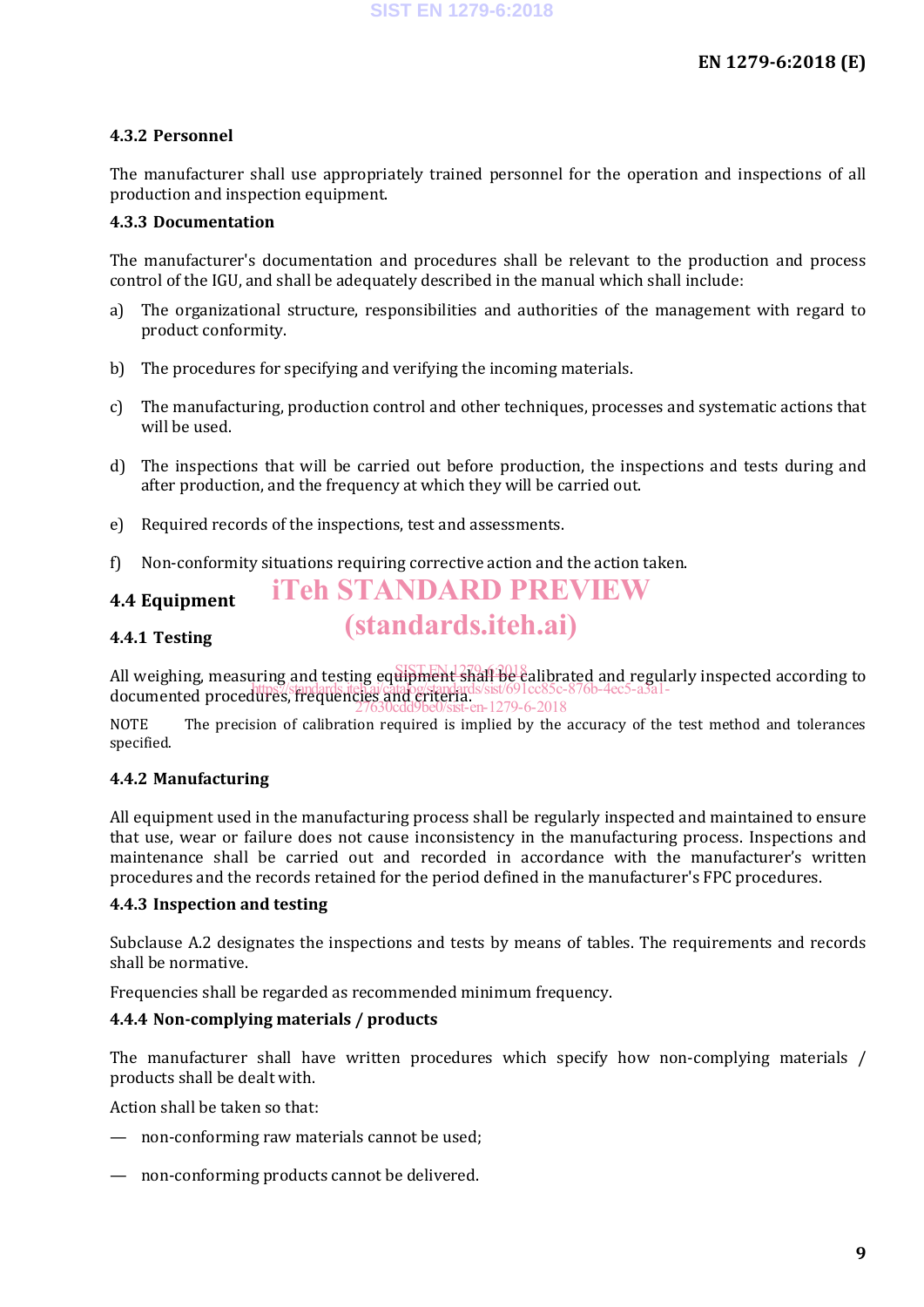## **Annex A**

#### (normative)

### **Inspection and testing tables of insulating glass units**

#### **A.1 General**

The inspection and tests are given in Table A.1 and the random sample inspection plan are detailed in Table A.2.

#### **Table A.1 — Required Inspection and tests for particular designs of IGUs and for particular designs of components for IGUs**

| Inspection<br>table                                                    | A.3 | A.4           | A.5        | A.6 | A.7                                      | A.8             | A.9             | A.10                                                                      | A.11          | A.12           |
|------------------------------------------------------------------------|-----|---------------|------------|-----|------------------------------------------|-----------------|-----------------|---------------------------------------------------------------------------|---------------|----------------|
| <b>IGU</b>                                                             |     |               | Outer seal |     |                                          | spacer          |                 |                                                                           |               |                |
| systems <sup>a</sup>                                                   | All | Gas<br>filled | Cold       | Hot | Inner<br>seal                            | Rigid<br>hollow | Hot<br>appliedb | Prefabricated <sup>b</sup>                                                | U-<br>channel | Metal<br>strip |
| B <sub>2</sub>                                                         | X   | <b>WR</b>     | X          | X   | X                                        | X               |                 |                                                                           |               |                |
| B <sub>3</sub>                                                         | X   | <b>WR</b>     | <b>WR</b>  | WR  |                                          |                 | <b>TKEVIEW</b>  |                                                                           |               |                |
| B4                                                                     | X   | <b>WR</b>     | X          |     | <i><b><u>(standards.iteh.ai)</u></b></i> |                 |                 | X                                                                         |               |                |
| <b>B5</b>                                                              | X   | <b>WR</b>     | X          | X   | <b>WR</b>                                | $1279 - 6201$   |                 |                                                                           | X             |                |
| <b>B6</b>                                                              | X   |               |            |     |                                          |                 |                 | https://standards.iteh.ai/catalog/standards/sist/691cc85c-876b-4ec5-a3a1- |               | X              |
| 27050cdd9be0/sist-eif 1279-0-2018<br>X: mandatory, WR: where relevant, |     |               |            |     |                                          |                 |                 |                                                                           |               |                |
| <sup>a</sup> : for systems of IGUs, refer to EN 1279-1:2018, Annex B.  |     |               |            |     |                                          |                 |                 |                                                                           |               |                |

 $b$ : in the case the hot applied flexible spacer is also a prefabricated flexible spacer, both tables shall be applied

#### **Table A.2 — Reference random sample inspection plan for finished IGUs (control plan to be made by the manufacturer)**

| Lot or day's<br>production | Number of test pieces for<br>inspections |
|----------------------------|------------------------------------------|
| $2 - 15$                   | 2                                        |
| $16 - 25$                  | 3                                        |
| $26 - 90$                  | 5                                        |
| $91 - 150$                 | 8                                        |
| $151 - 500$                | 13                                       |
| $501 - 1200$               | 20                                       |
| $1201 - 9999$              | 32                                       |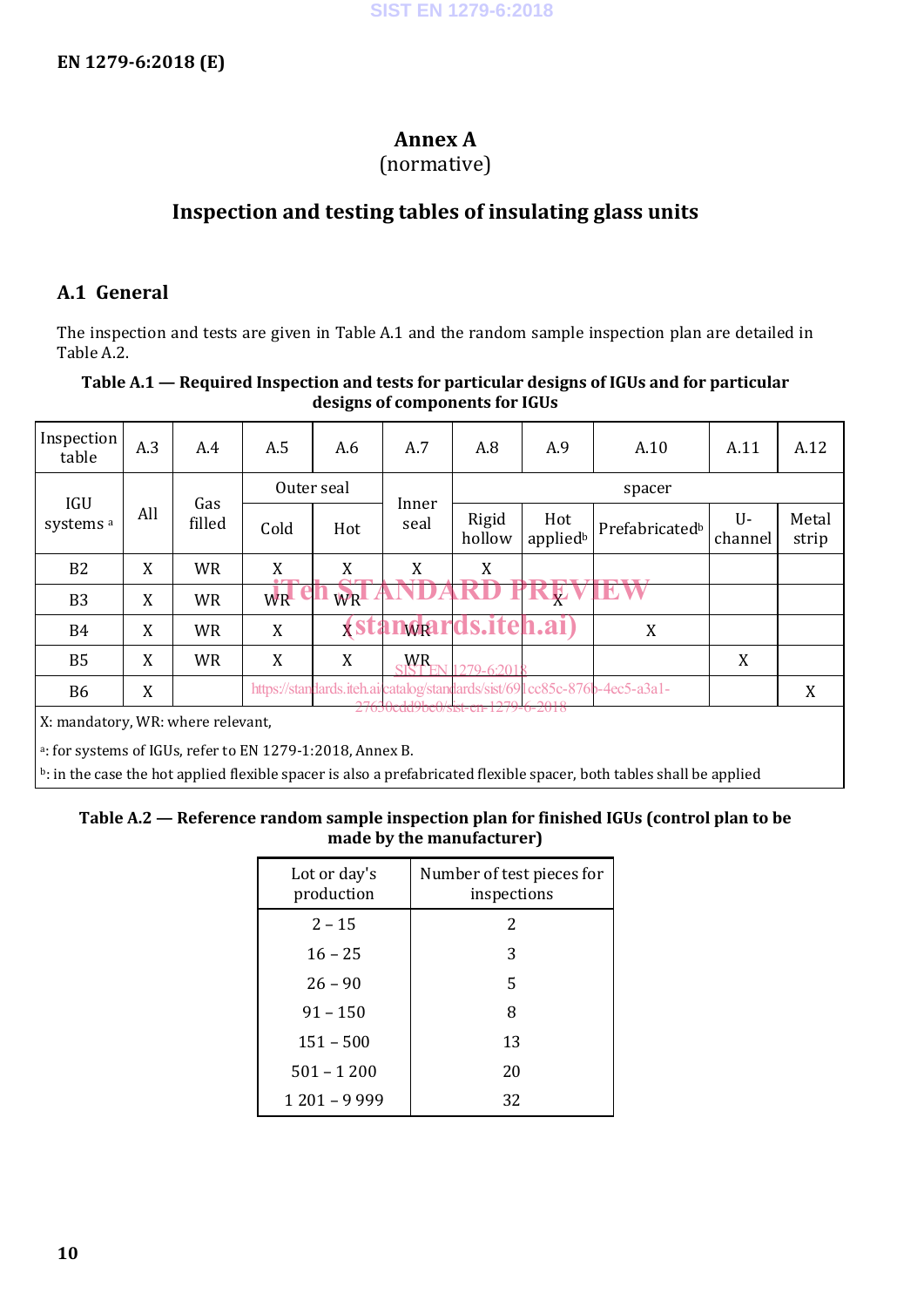The Tables A.3 to A.12 deal with a particular design; each table consists of three parts:

- first section: Material control;
- second section: Production Control;
- third section: Product control.

When a manufacturing process is such that one or more of the listed inspections or tests are not applicable or physically not practical, the concerned inspection or test may be ignored.

The inspections and/or tests on incoming materials shall be carried out before use.

The required records in Tables A.3 to A.12 may be any document such as order documents, production documents, logbook, etc, as described in the FPC procedures and associated documentation.

The information of the component supplier shall be supplied following EN 10204, type 3.1/Table A.1 or ISO/IEC 17050-1 and ISO/IEC 17050-2.

For those criteria where no record is required this situation shall only apply until a complaint regarding those criteria is received. Records shall subsequently be kept to show that corrective action has been successful.

The machinery and equipment used for manufacturing the products shall be checked at periods consistent with the manufacturers' documented process control against defined parameters, maintained and adjusted for optimal results.

## iTeh STANDARD PREVIEW

# **A.2 Specific requirements** (standards.iteh.ai)

Due to the nature of some incoming materials and components, the manufacturer has to carry out some tests simultaneously to production, if sufficient controls are incorporated into the FPC to allow change/replacement if a test failure occurs/standards/sist/691cc85c-876b-4ec5-a3a1-27630cdd9be0/sist-en-1279-6-2018

Inspections in product control section can be performed during production, if the FPC contains the relevant instructions.

The product control section of the tables refer to the reference random sample inspection plan in Table A.2.

NOTE Plans with the same statistical accuracy (e.g. based on ISO 2859-1) can be used.

When the inspection of a lot or a day's production reveals more than the acceptable number of occurrences which exceed the absolute limits described in the system description in accordance with EN 1279-1:2018, all the IGUs of the lot or day's production shall be re-inspected. Any IGUs which exceed the absolute limit(s) shall be repaired or re-manufactured. The control plan shall be made by the manufacturer.

When a manufacturing process is such that one or more of the listed inspections or tests are not applicable or physically not possible, the relevant inspection or test shall be adapted or ignored. In such case any adaption or omission shall be documented in the FPC with justification.

#### **A.3 Use of proxy testing**

A manufacturer may employ a test method/method of evaluation other than those referred to in Tables A.1 and A.2. However, it shall be the manufacturer's responsibility to prepare suitable documentation describing such tests and their correlation with the recommended method to ensure that the appropriate characteristic is as declared.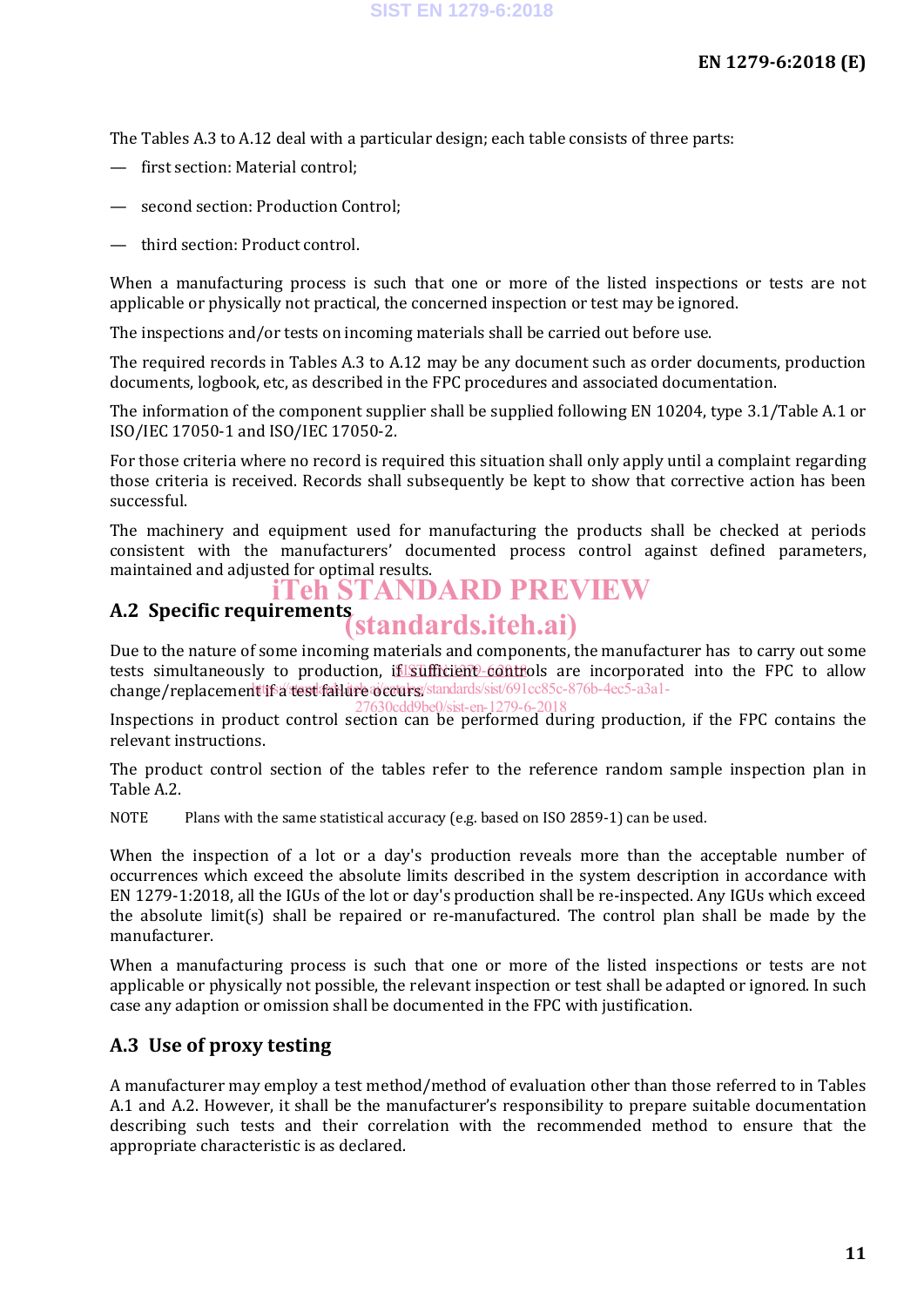## **EN 1279-6:2018 (E)**

| <b>Section 1: Material Control</b> |                                                                                |                                    |                            |                              |                |  |  |  |
|------------------------------------|--------------------------------------------------------------------------------|------------------------------------|----------------------------|------------------------------|----------------|--|--|--|
| Ref.                               | Material, inspection or test                                                   | <b>Recommended method</b>          | Requirement                | <b>Recommended frequency</b> | Record         |  |  |  |
|                                    |                                                                                | (decision by<br>manufacturer)      |                            | (decision by manufacturer)   |                |  |  |  |
| 1                                  | <b>Glass</b>                                                                   |                                    |                            |                              |                |  |  |  |
| 1.1                                | Packaging and label                                                            | Visual                             | See purchase specification | Each batch                   | N <sub>0</sub> |  |  |  |
| 1.2                                | Identification (glass/coated glass, according to relevant)<br>standards)       | Visual                             | See purchase specification | Each batch                   | <b>Yes</b>     |  |  |  |
| 1.3                                | Dimensions<br>$\frac{1}{2}$ (length/width/shape/thickness. when<br>applicable) | Measurement                        | See purchase specification | Each batch: 1 sample         | N <sub>0</sub> |  |  |  |
| $\mathbf{2}$                       | Inserts of any kind                                                            | ards.iteh.ai                       |                            |                              |                |  |  |  |
| 2.1                                | Packaging and label                                                            | Visual                             | See purchase specification | Each batch                   | N <sub>0</sub> |  |  |  |
| 2.2                                | Dimensions<br>https://standar                                                  | Measurement<br>iteh                | See punchase specification | Each batch: 2 samples/type   | <b>Yes</b>     |  |  |  |
| 2.3                                | Appearance                                                                     | 27630cd<br>19 <sub>2</sub> Stat-en | See purchase specification | Each batch: 1 sample/type    | <b>Yes</b>     |  |  |  |
| 2.4                                | Volatile content (only if no information from supplier is<br>available)        | See EN 1279-4:2018.<br>Annex H     | See purchase specification | Each batch: 2 samples/type   | <b>Yes</b>     |  |  |  |
| 3                                  | <b>Leaded light strip</b>                                                      |                                    |                            |                              |                |  |  |  |
| 3.1                                | Packaging and label                                                            | Visual                             | See purchase specification | Each batch: 1                | N <sub>0</sub> |  |  |  |
| 3.2                                | Dimensions                                                                     | Measurement                        | See purchase specification | Each batch: 2 samples        | <b>Yes</b>     |  |  |  |
| 3.3                                | Adhesion                                                                       | Adhesion test (Annex C)            | See purchase specification | Each batch: 2 samples        | <b>Yes</b>     |  |  |  |
| 3.4                                | Volatile content (only if no information from supplier is<br>available)        | See EN 1279-4:2018.<br>Annex H     | See purchase specification | Each batch: 2 samples        | <b>Yes</b>     |  |  |  |

### **Table A.3 — Inspection and test table for all units**